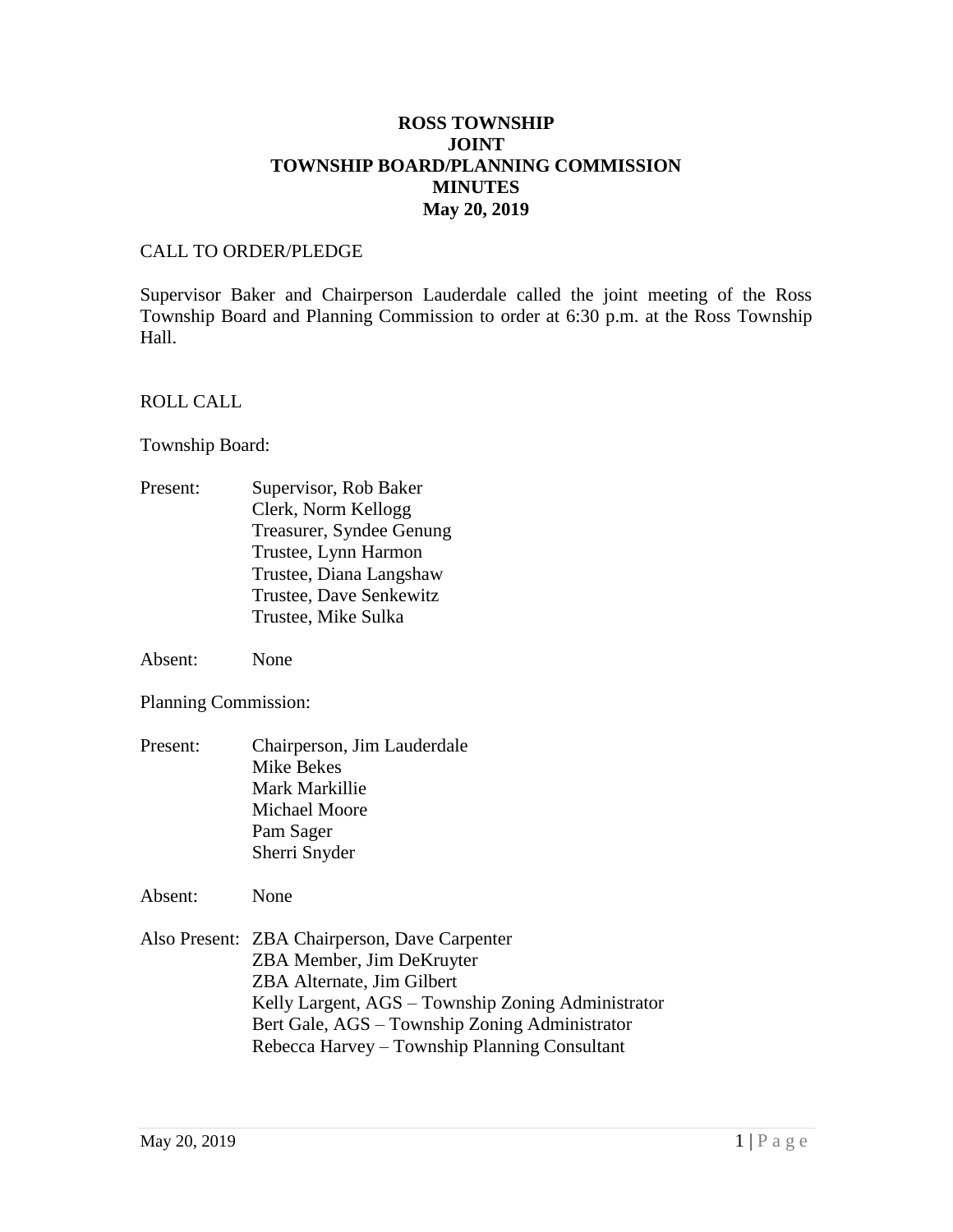Supervisor Baker then requested that Chairperson Lauderdale chair the joint meeting of the boards; there was no objection.

### APPROVAL OF AGENDA

It was noted that Public Comment would be added to the agenda following Approval of the Agenda. Sulka moved to approve the agenda as amended. Langshaw seconded the motion. The motion carried unanimously.

## PUBLIC COMMENT

No public comment was offered.

## INTRODUCTIONS

Brief introductions were provided by all members in attendance.

#### BOARD ROLES/RESPONSIBILITIES

Chairperson Lauderdale noted the presence of new members to both boards and requested an overview of the roles and responsibilities of the Township's planning and zoning bodies by Township Planning Consultant, Rebecca Harvey.

Harvey highlighted the powers, functions and responsibilities of the Township Board, Planning Commission, Zoning Board of Appeals and Administrative Staff related to planning and zoning in the Township. She explained the importance of coordination between the bodies and the elements of defensible decision-making.

Lengthy discussion followed with specific focus on recent ZBA activity and questions related to relevant variance criteria; the recently adopted sliding-scale approach to setbacks on nonconforming lots; and, the use of the special land use process in considering accessory building proposals and nonconforming use/building proposals.

# PLANNING COMMISSION ANNUAL REPORT

Chairperson Lauderdale explained the statutory basis for the Planning Commission Annual Report and the use of the Report in the development of the Work Plan each year. He provided an overview of the recently approved 2018-2019 Annual Report and 2019- 2020 Work Plan. The following was noted: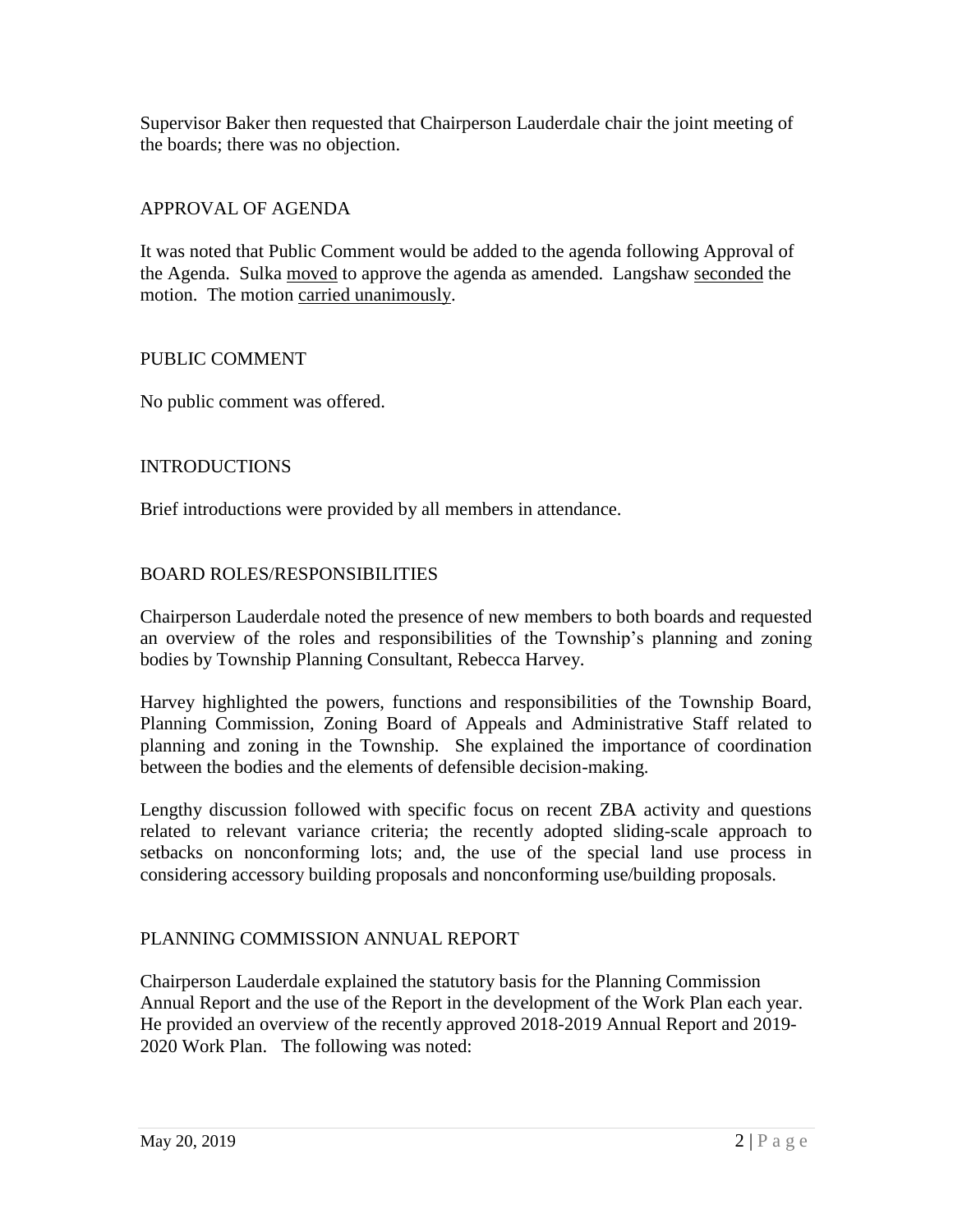- Township Master Plan: the 2002 Master Plan was reviewed in 2007 and accepted with no changes; the Plan was reviewed again in 2011 and Sections VI and VII were amended (Lauderdale provided documentation that said amendments are reflected in the Master Plan that is available on the website but that the Title page was not amended accordingly. He requested that the Title page be amended to state "Amended through November 2011"; there was no objection); the Plan was most recently reviewed in 2017 and a proposal approved for a minor update of the Plan so as to incorporate important changes that have occurred both in the Township and in planning/zoning laws/concepts. In approval of the minor update, it was noted that a major update would be considered after the 2020 Census is available and would include key public engagement efforts.

Harmon questioned if it makes more sense to delay the proposed minor update to the Plan and simply wait and do the planned major update in 2022 as a way of saving money. It was noted that the minor update was initiated earlier in the year and is approximately 2/3 complete. Reference was made to the update proposal and the approved project cost. It was agreed that the update should be completed as approved.

- Harmon inquired whether the approved budget for the Master Plan and the general Planning Commission budget were sufficient to support the Work Plan. She noted a need for the Township to monitor and review the expenses/budget quarterly. It was agreed that the Township would seek to provide a quarterly report to the Planning Commission in keeping with this objective. Sulka stated he would plan to provide the  $1<sup>st</sup>$  quarter report (through June) to the Planning Commission at the July meeting.
- Text Amendments Sections 18.4 D. and 19.3: the proposed amendments are intended to simplify the site plan content requirements for accessory building proposals and to clarify/collapse the special land use criteria currently set forth in the Ordinance. It was noted that the proposed amendments have been discussed/accepted and are pending a public hearing.

General discussion ensued regarding the most helpful and efficient way for Planning Commission recommendations to be presented to the Township Board. Discussion elements included public hearing costs; options for Township Board action on Planning Commission recommendations; and, appropriate avenues for board members to stay informed and/or provide input.

- Draft RC/RT District: the proposed amendment is representative of the Planning Commission's goal to be proactive on land use issues. The proposed district does not introduce any new uses to the Township but creates a less cumbersome mechanism to achieve mixed use while giving the Township more design control.
- Sign Ordinance: clarification of the Supreme Court decision requiring contentneutral sign regulations was provided. In response to questions, Harvey